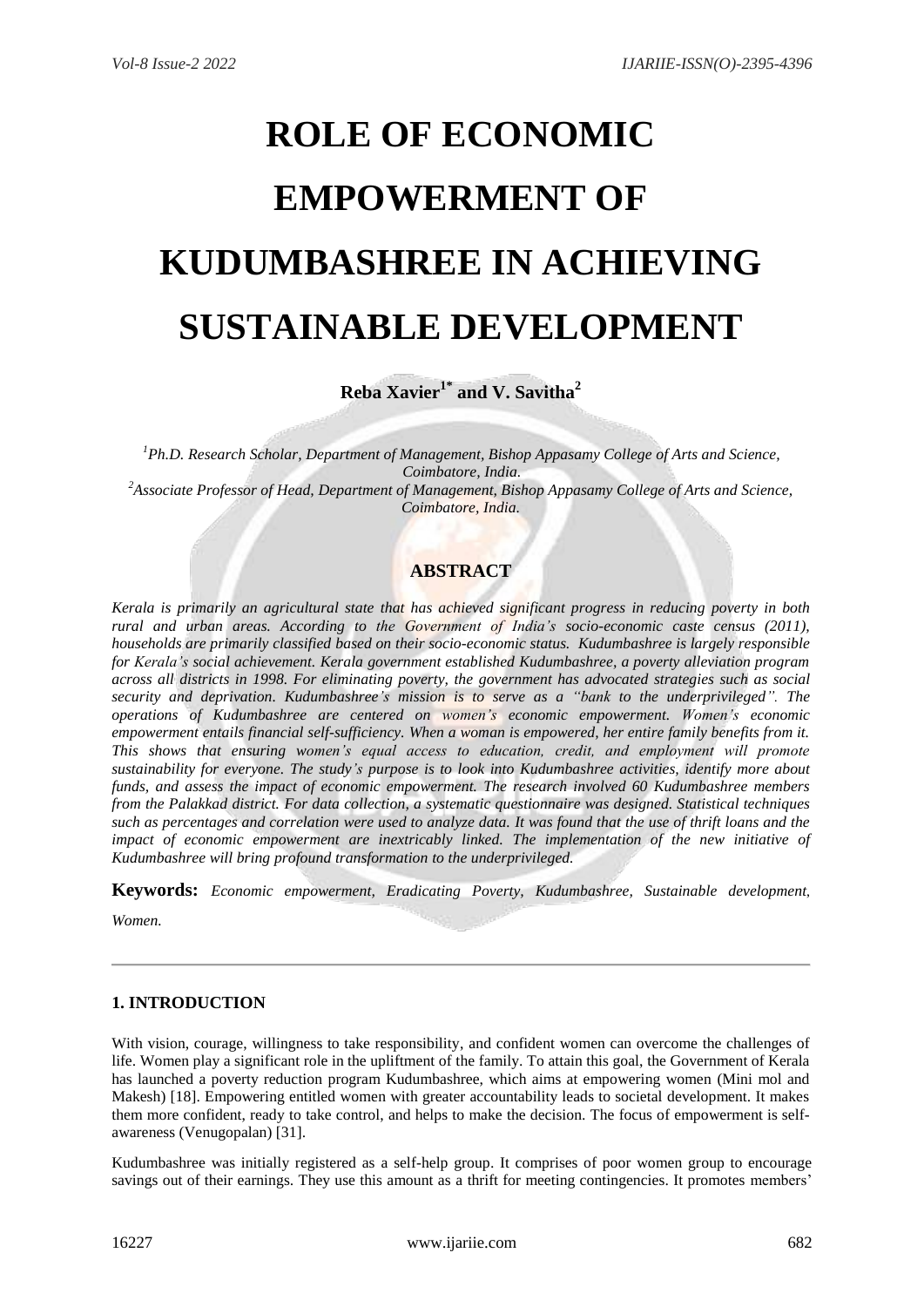financial security and provides training that leads to the well-being of society. In Kerala budget 2019, Rs 1000 crores have been allotted to Kudumbashree (Economic Review) [6]. Kudumbashree is a state-owned poverty eradication program focused on poor women. The mission of Kudumbashree is to empower women in rural and urban areas. It is considered one of the vital tools of economic development. Kudumbashree aims at saving habits, availing loans for productive purposes, attaining financial stability, creating harmony, and augmenting the potentialities of women (Prabhu and Santhosh) [21].

## **1.1 Economic empowerment**

One of the central themes of the Kudumbashree mission is Economic empowerment. Member's economic empowerment was identified by Selvi and Pushpa [24] and the benchmark of the level of empowerment was quantified. The research recommended that Neighbourhood groups be considered a dynamic tool of empowerment for producing a credible result. [2] Biswas 2010 defines economic empowerment as a powerful tool against poverty. Economic empowerment is a process in which women use economic resources to benefit themselves, their families, and their communities ensuring a program approach. (CARE) [1]. This requires equal access and control over resources that will benefit both men and women equally. Credit analysis and Research (CARE) underwent the project on women's economic empowerment in 2015 and it reached more than 2.8 million people. Economic empowerment of women focuses on 4 main areas:

- Financial inclusion The purpose of financial inclusion is to provide financial solutions to underprivileged women. It helps women to attain economic stability.
- Dignified work Rating agencies support women to increase their access to quality work to have a more prominent degree of command over the income from the work.
- Women and value chain The aim of the value chain is to maximize the number and size of strategic partnerships linked with companies working on it.
- Entrepreneurship Women entrepreneurs undertake risk and support productive activities that provide wide opportunities.

Economic empowerment attains its objectives in Kudumbashree units by utilizing available resources and developing economic opportunities which will benefit the units. It empowers the women by perceiving the possibilities, procuring new abilities, and finally initiating activities (Tara mol) [12]. Women empowerment according to Kadiyala [8] is an effective approach to achieving economic development. Rural women are the driving force behind the economic, environmental, and social transformation. Various studies indicate that rural women lack enough nutrition, medical care, and education (Sunitha, Selvam et.al & N. Kumar, et al) [27]. As a result of these rising economies, rural women's empowerment projects are prioritized. In Kerala rural women's activities are supported by Kudumbashree, with access to credit and income generation activity. Kalyani et al., [11] stated that collective attempt is the foundation of women's empowerment that fosters societal development. In essence economic empowerment is one of Kudumbashree's innovative strategies, and it is a positive step toward uplifting rural women (Parthasarathy) [20]. Women's entrepreneurship and asset creation are the most important characteristics that influence socio-economic empowerment, according to Panackal et al., [19].

Empowerment has been considered one of the effective tools to bring gender equality. Gender equality and women's empowerment are essential for sustainable development. Few studies show that excluding women's involvement in development exhibits a negative impact (Lucas) [15]. United Nations Population Fund [29] illustrates gender equality as, where men and women enjoy similar chances, rights, and commitments in all spheres of life. Men and women who are equal have the same distribution of power; have financial independence, ensure equal access to learning, and develop opportunities for individual aspiration. The economic activities of women will boost employment prospects that are centered on the household income level. Women's credit access has a good impact on their empowerment (Siwal) [26]. Few authors refer to empowerment as a process of awareness, capacity building, decision making, and transformation. It is a bottomup strategy that enables rural women to obtain decision-making capacity, and it may be achieved through Kudumbashree's capacity-building programs. Capacity buildings enable the rural poor to make their own decision for a series of activities like general awareness programs, skill development, and performance improvement programs (Siwal) [26].

Sustainable development satisfies the goals of the current generation without jeopardizing the ability of future generations to fulfill their own desires (Meenakshi) [17]. In order to achieve sustainable development, three variables must be integrated. Its goals include poverty elimination, reducing the gap between rich and poor people, increasing basic needs, and enhancing equitable social development. According to the United Nations Population Fund, empowered women have a sense of self-worth. She has the capacity to make her own decisions, which opens up a world of possibilities for her. She has control over her own life and the ability to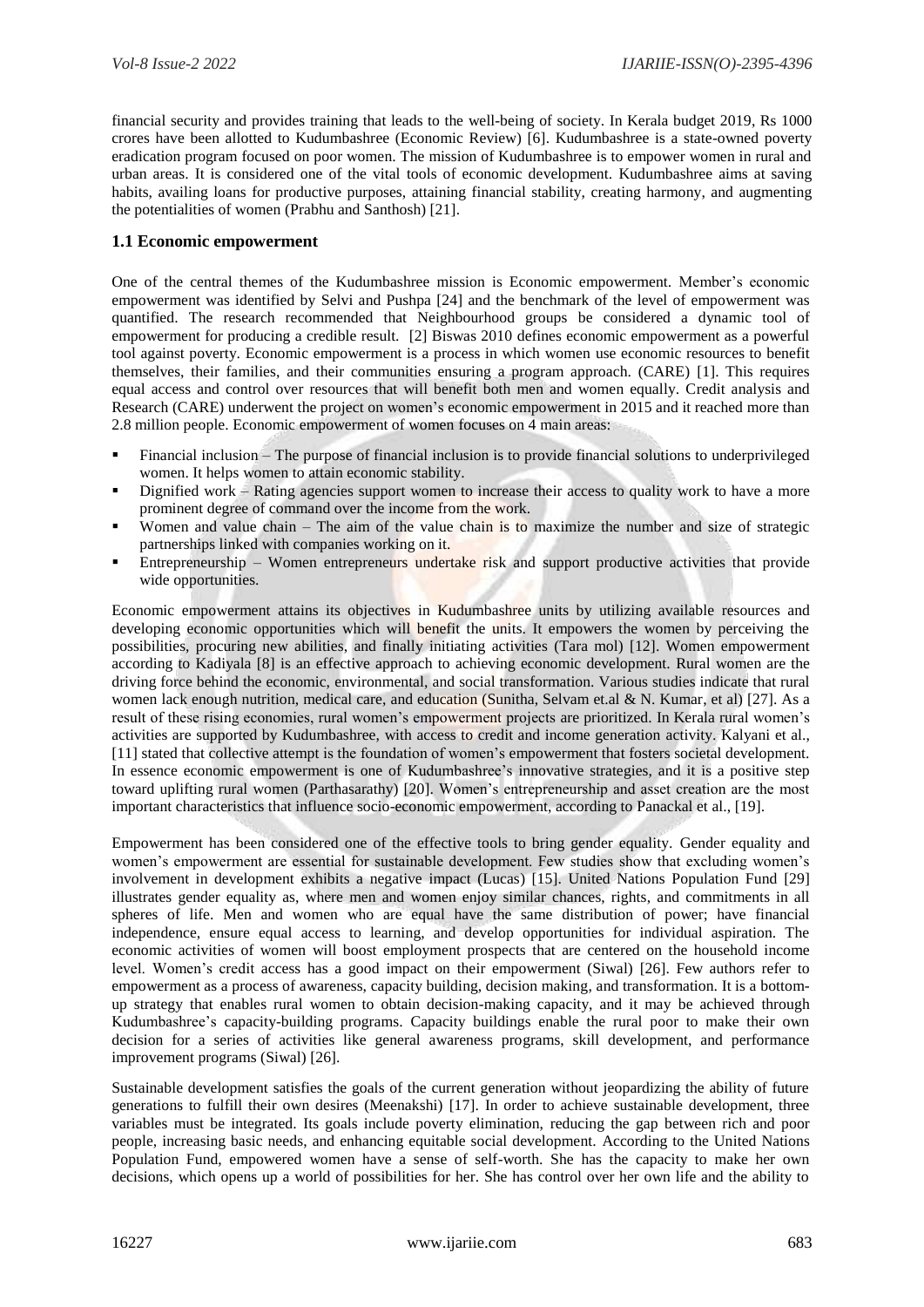shape the path of societal development in order to create a more equitable social and economic order (UNDP) [28]. To contribute to long-term development, women must be change agents, thus strengthening their skills and abilities is essential.

## **1.2 Significance of the study**

Poverty eradication is a challenge to developing countries (Ganiger) [7]. In comparison to previous years, Kerala's absolute poverty rate is less than 12 percent according to State Planning Commission 2011 -12. The introduction of Kudumbashree units, which were previously registered as Self -help groups has helped Kerala reduce poverty. Strategies followed by the state are proper identification of the poor, enhanced credit flow to rural poor, providing free medical care and social security to women. All these factors lead to the development of economic empowerment of women (Economic Review) [6]. As women are discriminated against and oppressed, it is critical to realize their rights and abilities which will assist to reduce poverty and enhancing growth and efficiency. Economic empowerment leads to confidence building, financial independence, and family stability. Hence this study is important.

#### **1.3 Objectives of the study**

- To understand the activities of the Kudumbashree community.
- To examine the financial details of members in Kudumbashree units and set forth saving details and thrift details.
- To assess the influence of economic empowerment on Kudumbashree units. It portrays the economic efficiency of women and shows the relationship between the usage of thrift and the impact of economic empowerment on women.

# **2. RESEARCH METHODOLOGY**

The research was descriptive in nature. Primary data were used for analysis. Using a structured interview schedule, data was collected from a sample of 60 Kudumbashree members in the Palakkad district. The sampling technique used to select the size is convenience sampling because the profile of the members of Kudumbashree is the same and easiness of accessibility. Percentage and correlation are the statistical tools used for analysis.

#### **3. RESULT AND DISCUSSION**

| Particulars          | No: of respondents | Percentage |  |
|----------------------|--------------------|------------|--|
| Kudumbashree members | 45                 |            |  |
| Friends & Neighbors  |                    |            |  |
| Panchayat staff      |                    |            |  |
| Others               |                    |            |  |
| Total                | 60                 | 100        |  |

#### **Table-1: Sources of Information about Kudumbashree activities**

Source: Primary data

The table shows that, out of 60 respondents, a maximum of 45(75 percent) respondents learned about Kudumbashree activities from Kudumbashree members whereas only 12 percent received information from panchayat officials. Friends & Neighbours and others account for 8 percent and 5 percent of the total respectively. Kudumbashree, the Kerala state government's women-oriented poverty eradication program, has improved the lives of women by changing their perceptions, boosting confidence, and empowering them economically. Chandradas [3] looked into empowering women with Kudumbashree and found that members should receive continuous leadership training, long-term funding with low-interest rates is necessary, women empowerment and awareness programs should be conducted, and finally, women should be given equal opportunity in the workplace. The vast majority of respondents (75%) are aware of Kudumbashree activities due to Kudumbashree members. In Kudumbashree membership is open to all adult women below the poverty line and is limited to one woman per family. Relevant information regarding Kudumbashree activities can be obtained through various other sources such as panchayat staff, friends & neighbors, others respectively. It was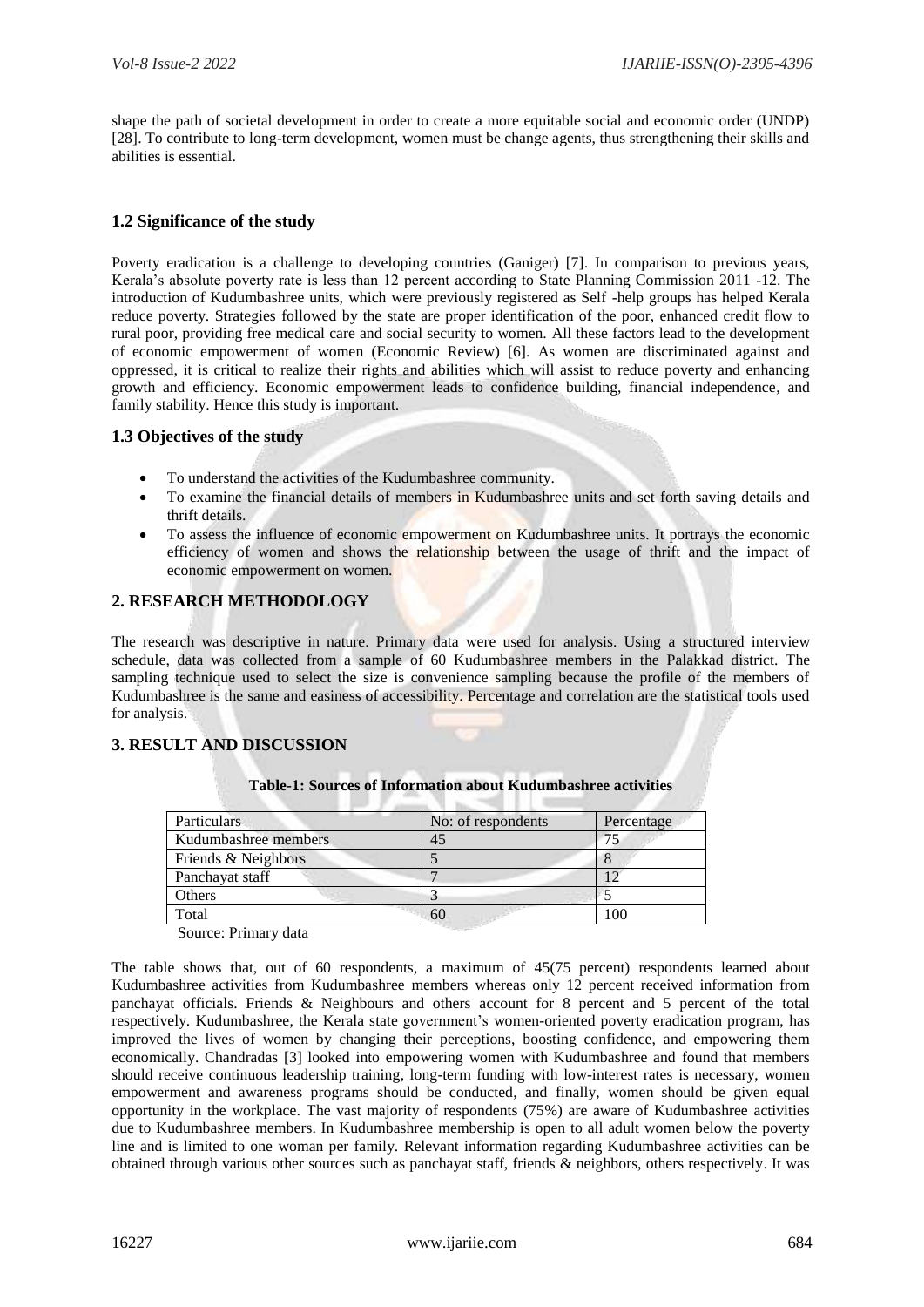observed that the results are compared with the findings of Varghese, [30], that majority of the rural respondents came to know about Kudumbashree activities from their ward members.

| Particulars                           | Response | of<br>No:   | Percentage |
|---------------------------------------|----------|-------------|------------|
|                                       |          | respondents |            |
| Regular in attending the<br>meeting   | Y        | 42          | 70         |
|                                       | N        | 18          | 30         |
|                                       | Total    | 60          | 100        |
| Penalty for absence                   | Y        | 24          | 40         |
|                                       | N        | 36          | 60         |
|                                       | Total    | 60          | 100        |
| Active role in<br>group<br>discussion | Y        | 39          | 65         |
|                                       | N        | 21          | 35         |
| $\alpha$ $\mathbf{n}$ $\mathbf{1}$    | Total    | 60          | 100        |

#### **Table-2: Involvement in Kudumbashree activities**

Source: Primary data

The involvement of Kudumbashree activities in the Palakkad district is shown in table 2. Out of 60 members, 42 (70 percent) respondents attend the meeting on a regular basis whereas 18 (30 percent) attend on an irregular basis. Weekly meetings are held to exchange information, execute monetary transactions, and help members develop personally. Most of the Kudumbashree members are prompt in their attendance at meetings. Attendance depicts the Kudumbashree member's involvement in their activities. 40 percent of respondents reported that they pay a fine for not attending meetings and the remaining 60 percent agree that there are no such practices. To ensure attendance at meetings, group leaders charge a fine for absenteeism. This fine amount is a source of income for the group. Even though the rules and regulations of Kudumbashree units are stringent few may unable to participate in the meeting due to their personal problems. Unsuitable timing, personal problems, household affairs of the members, and inefficient leadership are some of the causes of lowlevel attendance. It is worth noting that 65 percent of respondents actively participate in group activities, whereas 35 percent respond passively in group activities, either because they are introverted nature or because they don't discuss the matter. The attributes of the study corroborated the findings of Varghese, [30] that the majority of the respondents attend meetings on a regular basis, pay fines for non -attendance and effectively participate in meetings.

#### **Table-3: Showing saving Details**

| Particulars           | No: of respondents | Percentage |
|-----------------------|--------------------|------------|
| Daily savings         |                    |            |
| Weekly savings        | 32                 | 53         |
| Variations in savings | 13                 | 22         |
| Others                |                    | 10         |
| Total                 | 60                 | 100        |
|                       |                    |            |

Source: Primary data

Kudumbashree members saving information is highlighted in Table-3. Research on Kudumbashree, Chandrasekhar, and Siva Prakash [4], emphasized the promotion of income generation activity as a powerful tool for meeting local needs. Out of 60 respondents, the majority of respondents 32 (53 percent) prefer weekly savings, 13 (22 percent) respondents show variations in savings, 9 (15 percent) prefer daily savings and the remaining prefer other sources. Saving is a vital activity for Kudumbashree, and it is considered an indicator to gauge the progress of Kudumbashree. Kudumbashree members use the savings for their personal purposes ranging from consumption to income generation activity. Kudumbashree members opt for weekly savings as they engaged in income-generating activities through Kudumbashree. Some members may show variations in saving as they suffer due to a lack of income. During the group meeting, members collect the saving amount, and the interest from it is accumulated in the saving account of Kudumbashree members. The present compared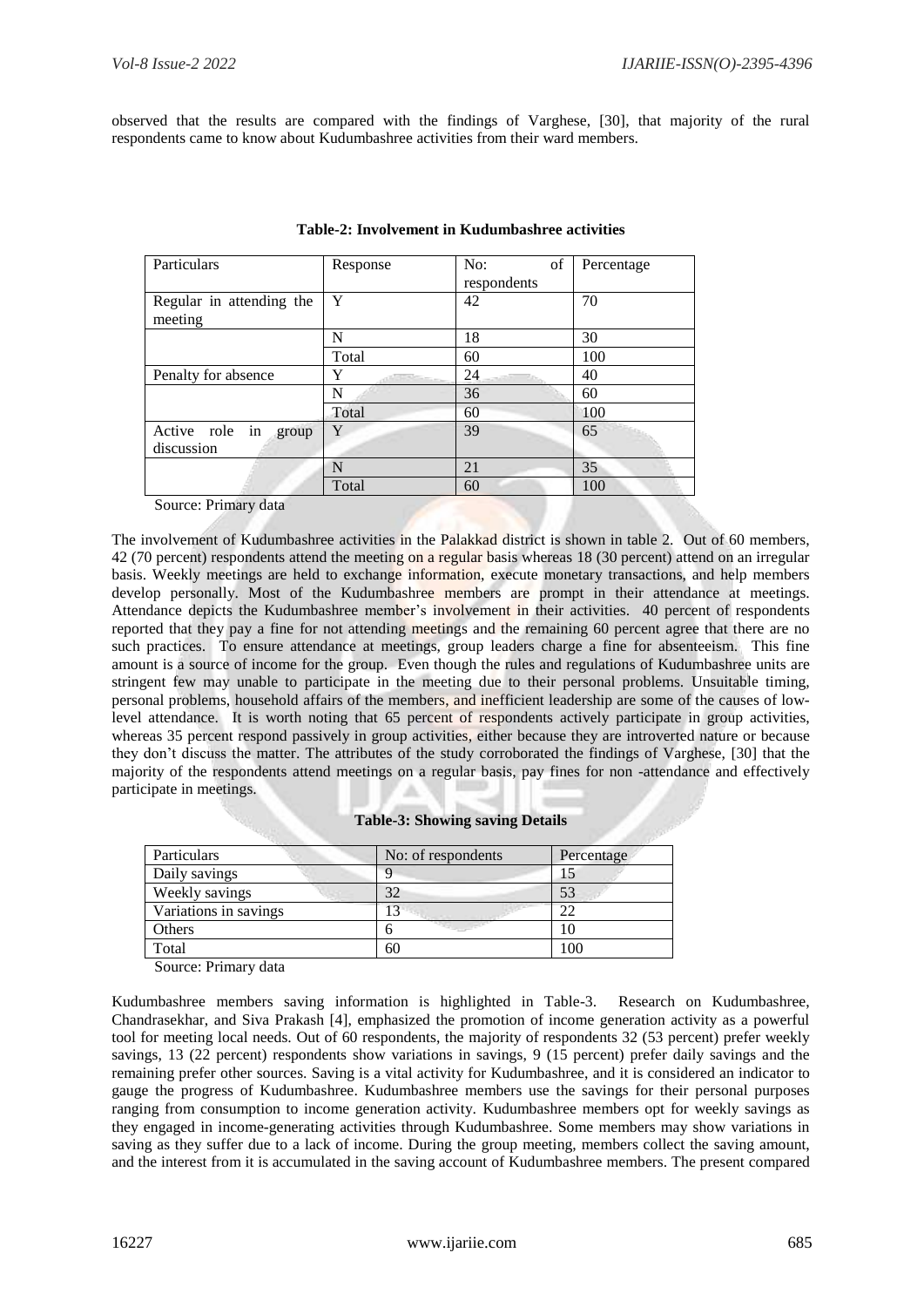with the results of Selvi and Pushpa [24], pointed out that the weekly savings of the respondents increased and the majority of members show that there are no variations in savings.

| Particulars         | Response               | No: of respondents      | Percentage |
|---------------------|------------------------|-------------------------|------------|
| Provide thrift loan | Y                      | 54                      | 90         |
|                     | N                      | 6                       | 10         |
|                     | Total                  | 60                      | 100        |
| Interest rate       | $1\% - 2.5\%$          | 24                      | 40         |
|                     | Above 2.5%             | 36                      | 60         |
|                     | Total                  | 60                      | 100        |
| Loan amount         | $<$ Rs 10000           | 14                      | 23         |
|                     | $10000 - 20000$        | 29                      | 48         |
|                     | >20000<br>a folklingen | 17<br>and all the state | 29         |
|                     | Total                  | 60                      | 100        |
| Repayment           | Regular                | 28                      | 47         |
|                     | Irregular              | 21                      | 35         |
|                     | Delayed                | 11                      | 18         |
|                     | Total                  | 60                      | 100        |

| <b>Table-4: Thrift Loan Details</b> |  |  |  |
|-------------------------------------|--|--|--|
|-------------------------------------|--|--|--|

Source: Primary data

When looking at the thrift loan, it is clear that 90 percent of the respondents have taken out loans from thrift, while the remaining 10 percent have not. 60 percent of respondents pay interest rate above 2.5% while 40% pay interest rate between 1% - 2.5%. 14(23 percent) respondents took loans below Rs 10000, and 29(48 percent) respondents took loans in the range of Rs 10000 – 20000. The rest have taken out loans in excess of Rs 20000. Among 60 respondents, 28 (47 percent) respondents are regular, 21 (35 percent) respondents are irregular and 11 (18 percent) respondents delay their payments. Thrift inculcates the habit of saving in the minds of members. The emergence of thrift helps Kudumbashree members to accumulate a small amount from their income, pool them together, and take loans from it to meet urgent needs. Nidheesh [10] stated that Kudumbashree improves its standard of living by setting up micro-credit the people below the poverty line. Thrift collection, account keeping are done by Kudumbashree members themselves. Kudumbashree members can use it as a guarantee for availing of loans because it is a community asset. The interest rate on a loan varies depending on the duration of the loan. The loan amount will be used for a variety of purposes like meeting personal needs, income-generating activities, and so on. Repayment reveals their commitment to their family. Some people pay on time, while others postpone payments to meet financial obligations. Irregulars are not persistent defaulters. According to a previous study, based on Varghese results, [30] the majority of rural respondents prefer loans of more than Rs 20,000 and agree that the majority of members are regular payers.

|  |  | Table-5: shows the details of the usage of thrift loan |
|--|--|--------------------------------------------------------|
|--|--|--------------------------------------------------------|

**Factor** 

| Particulars                            | Response | No: of respondent | Percentage |
|----------------------------------------|----------|-------------------|------------|
| Debt payment                           | Y        | 32                | 53         |
|                                        | N        | 28                | 47         |
|                                        | Total    | 60                | 100        |
| Household consumption                  | v        | 41                | 68         |
|                                        | N        | 19                | 32         |
|                                        | Total    | 60                | 100        |
| Education<br>of<br>expense<br>children | Y        | 33                | 55         |
|                                        | N        | 27                | 45         |
|                                        | Total    | 60                | 100        |

Source: Primary data

The table shows that out of a total of 60 respondents, 32(53 percent) used the loan amount to pay off debt, while the remaining 28(47 percent) did not. The amount was utilized for household consumption by 68 percent of respondents, while the remaining 32 percent used it for other purposes. The thrift amount was utilized by 55 percent of respondents for education expenses, while the remaining 45 percent did not use it for education purposes. Kudumbashree members have been spotted using the thrift amount to settle debt, satisfy consumers, and pay for the education of children. Only a small percentage of respondents spend their thrift amount for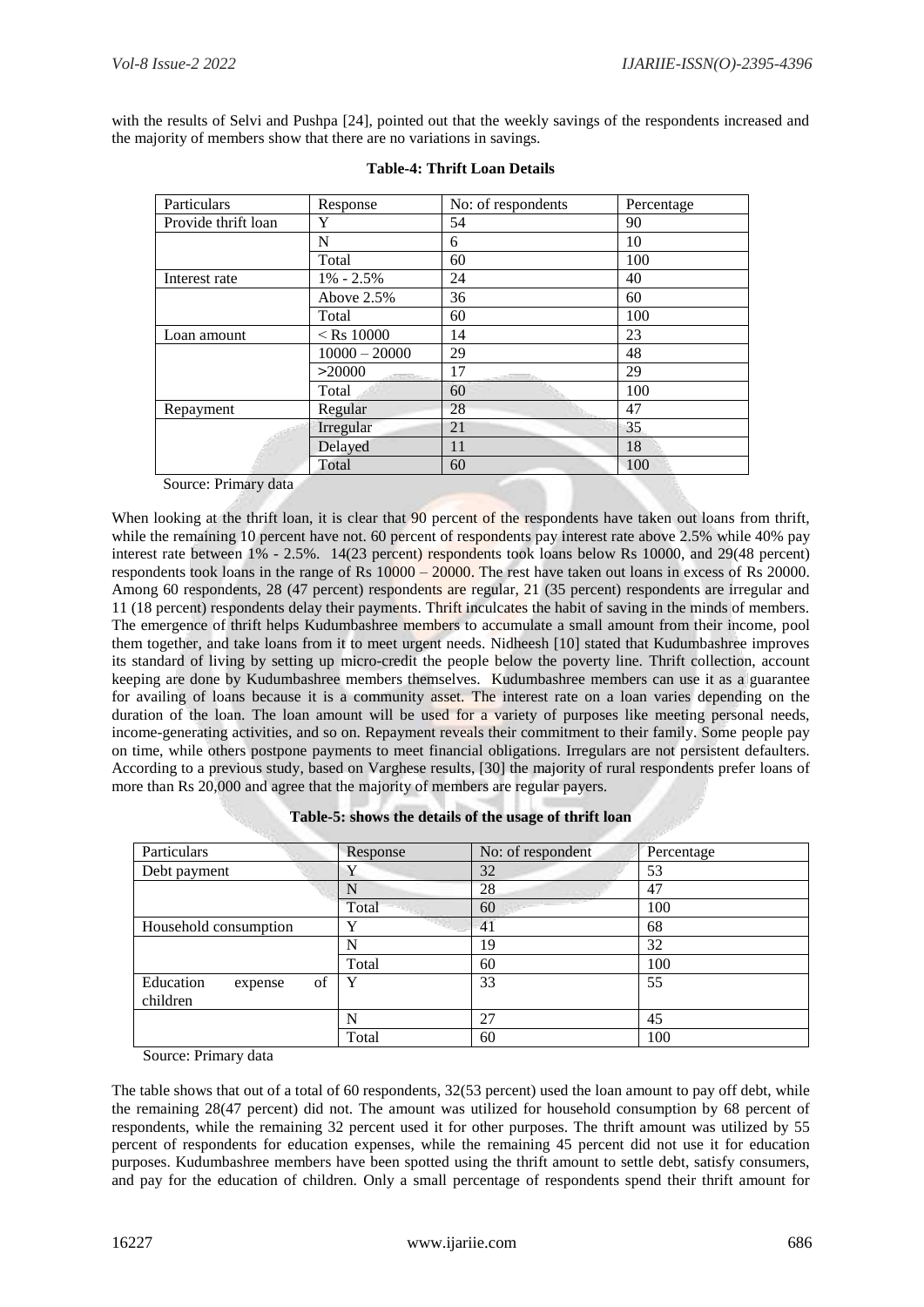useful purposes. The respondent's information is gathered in order to look into the purpose–use of thrift loans. The majority of the respondents were in the clutches of the debt trap and they use thrift loans for repayment of debt. 68 and 55 percent spend the money on household consumption, education expenses respectively. It is interesting to note that the present study is compared with the case study of V Rekha [22], who pointed out that respondents are utilizing loans for unproductive purposes like debt repayment and children's education.

| Particulars                | Response | No: of respondents | Percentage |
|----------------------------|----------|--------------------|------------|
| Freedom of spending money  |          | 42                 | 70         |
|                            |          | 18                 | 30         |
|                            | Total    | 60                 | 100        |
| The contribution of family |          |                    | 18         |
| members has been reduced   |          |                    |            |
|                            |          | 49                 | 82         |
|                            | Total    | 60                 | 100        |

#### **Table-6: Economic Self-sufficiency of Women**

Source: Primary data

Khan and Nisha [13]**,** examined Kudumbashree as a catalyst for economic empowerment through Self – help groups and focused on various economic variables such as economic surety, societal solidarity, and prosperity of women. It is clear from the table that 42 out of 60 respondents (70 percent) have enjoyed the freedom of spending money and remaining not able to spend money. 49 out of 60 respondents ((82 percent) reported the contribution of family members has not reduced and remained 18% has reduced their contribution towards family income. Economic self-sufficiency indicates the ability of a person to offer financial support with the help of resources to meet basic needs. A woman is said to be economically self-sufficient when she had the right to spend money she earned and experiences a positive attitude from her family members (Kumar et al) [14]. It is interesting to note that Kudumbashree members achieve self-sufficiency by engaging in income generation activities. Results of the current study agreed with the outcomes of Selvi and Pushpa [24], who observed that the majority of the respondents enjoyed the freedom of spending money and there is no reduction in the contribution of family members even though they earn.

| Particulars |         | Response | No: of respondents | Percentage |
|-------------|---------|----------|--------------------|------------|
| Household   | monthly | Increase | 48                 | 80         |
| income      |         |          |                    |            |
|             |         | Decrease | 12                 | 20         |
|             |         | Total    | 60                 | 100        |
| Household   | monthly | Increase | 41                 | 68         |
| expenditure |         |          |                    |            |
|             |         | Decrease | 19                 | 32         |
|             |         | Total    | 60                 | 100        |
| Household   | monthly | Increase | 49                 | 81         |
| savings     |         |          |                    |            |
|             |         | Decrease | 11                 | 19         |
|             |         | Total    | 60                 | 100        |
|             |         |          |                    |            |

#### **Table-7: Impact of Economic empowerment on Kudumbashree**

Source: Primary data

According to the table above, 80 percent of respondents have increased their monthly income through the use of thrift and various other schemes. 68 percent of respondents say their spending has increased, while 32 percent of respondents say it has decreased. 81 percent of households' monthly savings have increased while 19 percent reveals no change in savings. Data highlights that the majority of the respondents reveal a positive change in monthly income. As income rises, monthly expenses rise as well. Kudumbashree programs assist poor women in saving even when they are in a difficult condition. Kudumbashree implemented innovative techniques to help impoverished women enhance their financial security. Kaur [9], stated economic empowerment of Rural Women and MGNERA reveals various stages of development and empowerment. The study identified affirmative action to empower women, and the government has come out with novel programs which rest on three basic principles – democratization, decentralization, and women empowerment which in turn ensure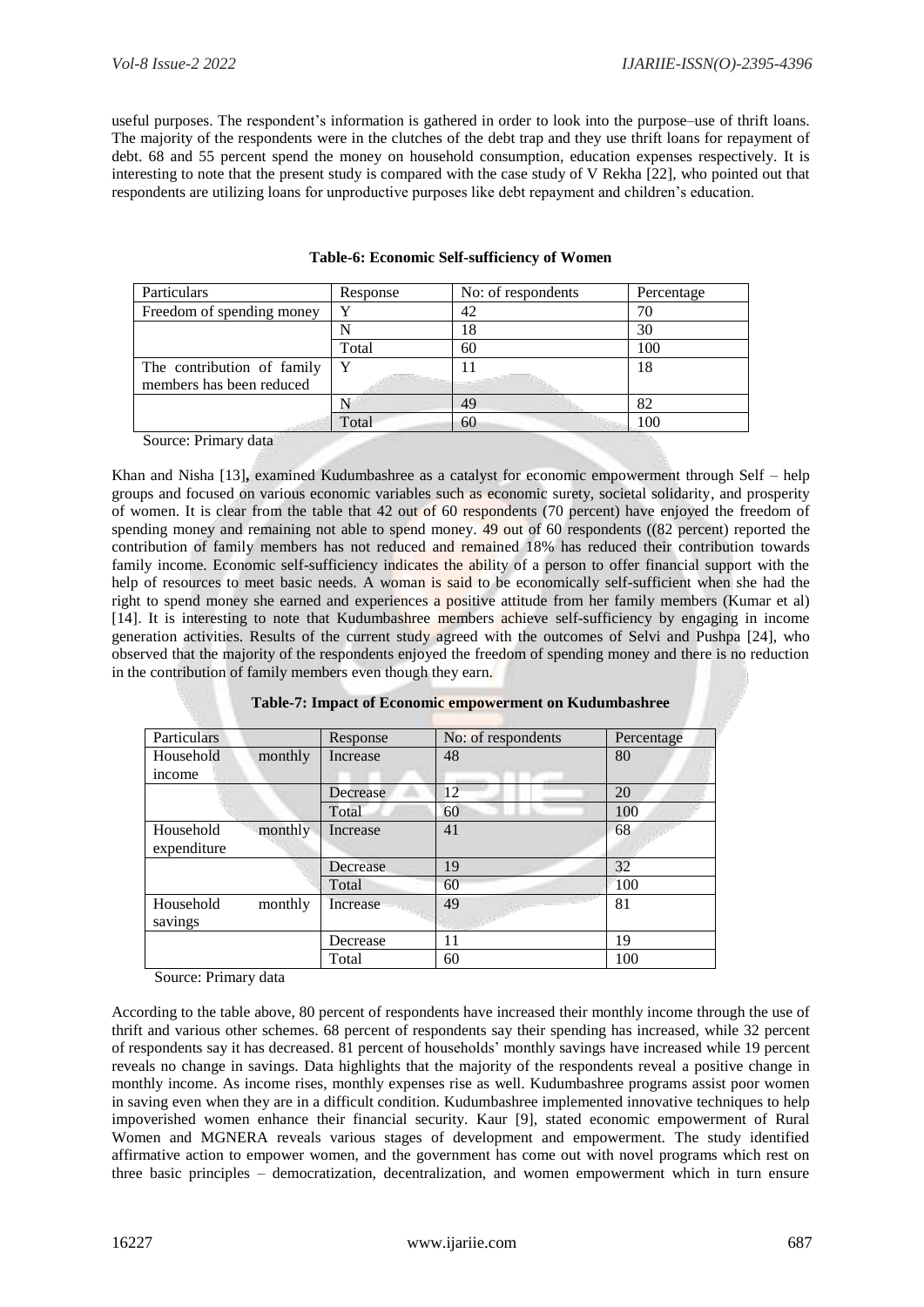sustainable productive assets. Results of the existing study are compared with the findings of Varghese, [30] revealing that monthly income, monthly expenditure, and monthly savings show an increasing trend.

**Table-8: Result of correlation between Usage of thrift and Impact of Economic empowerment**

| X   | v   | XY    | $X^2$ | $\mathbf{v}^2$ |
|-----|-----|-------|-------|----------------|
| 80  | 53  | 4240  | 6400  | 2809           |
| 20  | 47  | 940   | 400   | 2209           |
| 68  | 68  | 4624  | 4624  | 4624           |
| 32  | 32  | 1024  | 1024  | 1024           |
| 81  | 55  | 4455  | 6561  | 3025           |
| 19  | 45  | 855   | 361   | 2025           |
| 300 | 300 | 16138 | 19370 | 15716          |

Correlation 
$$
r = n(\Sigma xy) - (\Sigma x)(\Sigma x)
$$

$$
\sqrt{\left[\text{n}\Sigma x^2-(\Sigma x)^2\right]\left[\text{n}\Sigma y^2-(\Sigma y)^2\right]}
$$

$$
= 6*16138 - 300*300
$$

√ [6\*19370 - 300\*300] [6\*15716 - 300\*300]

0.643347

X indicates the Impact of economic empowerment on Kudumbashree.

Y indicates Usage of thrift.

The value of correlation is 0.643347. The value represents the strength and direction of the relationship.

From the above table, it is found that there exists a moderate positive correlation between the usage of thrift and the impact of economic empowerment. The relationship between the usage of thrift and the impact of economic empowerment is investigated. Kudumbashree members use thrift loans to pay off debt, cover household expenses, and meet educational expenses. It has been seen that they are not wasting money, but rather are putting them in a proper way. Members can boost their monthly income and save money by participating in income-generating activities. A moderate positive correlation exists between variables such as usage of thrift and the impact of economic empowerment.

# **4. CONCLUSION**

Kudumbashree, an integrated activity has a significant role in economic empowerment leading to poverty alleviation. By taking part in numerous incomes generating activities, the morale, and confidence of women became high. Information about Kudumbashree activities was furnished by Kudumbashree members. The majority of members are attending meetings and a few are not attending meetings due to their personal problems, unsuitable timings, and household affairs. Hence appropriate measures should be taken by the coordinators to reduce absenteeism in the meeting. Everyone should be given chance to take part actively in the discussion and their ideas should be noted. The success of Kudumbashree can be measured in terms of saving whether it is daily, weekly, or monthly. After becoming a member of Kudumbashree one will be able to realize the benefit received from Kudumbashree activities, right from thrift, usage of thrift, economic self-sufficiency, and economic empowerment of women. Economic empowerment is the incredible strategy put forward by Kudumbashree (Sasidharan and Pillai) [23]. Empowering women necessitates a supportive and enabling atmosphere. This includes reducing barriers to women's equal participation and rewards. Creating a supportive environment requires action at all levels, including law reforms and policy measures at federal, state, and local levels as well as the corporate sector, civil society, friends, and family support. Manjusha [16] pointed out that change was perceived in the empowerment and skill development of members of Kudumbashree and recommended that future development is possible by conducting various awareness programs. Members should focus on entrepreneur development activities. Moreover, members are using thrift loans for the upliftment of family, thereby substantial improvement in the standard of living. They achieve self-sufficiency by engaging in income generation activities. The results of the existing studies are compared with the findings of several studies by Varghese, [30]., & Selvi, and Pushpa [25]. The study clearly indicates that Kudumbashree has a significant impact on economic empowerment. Research reveals that members' monthly income and saving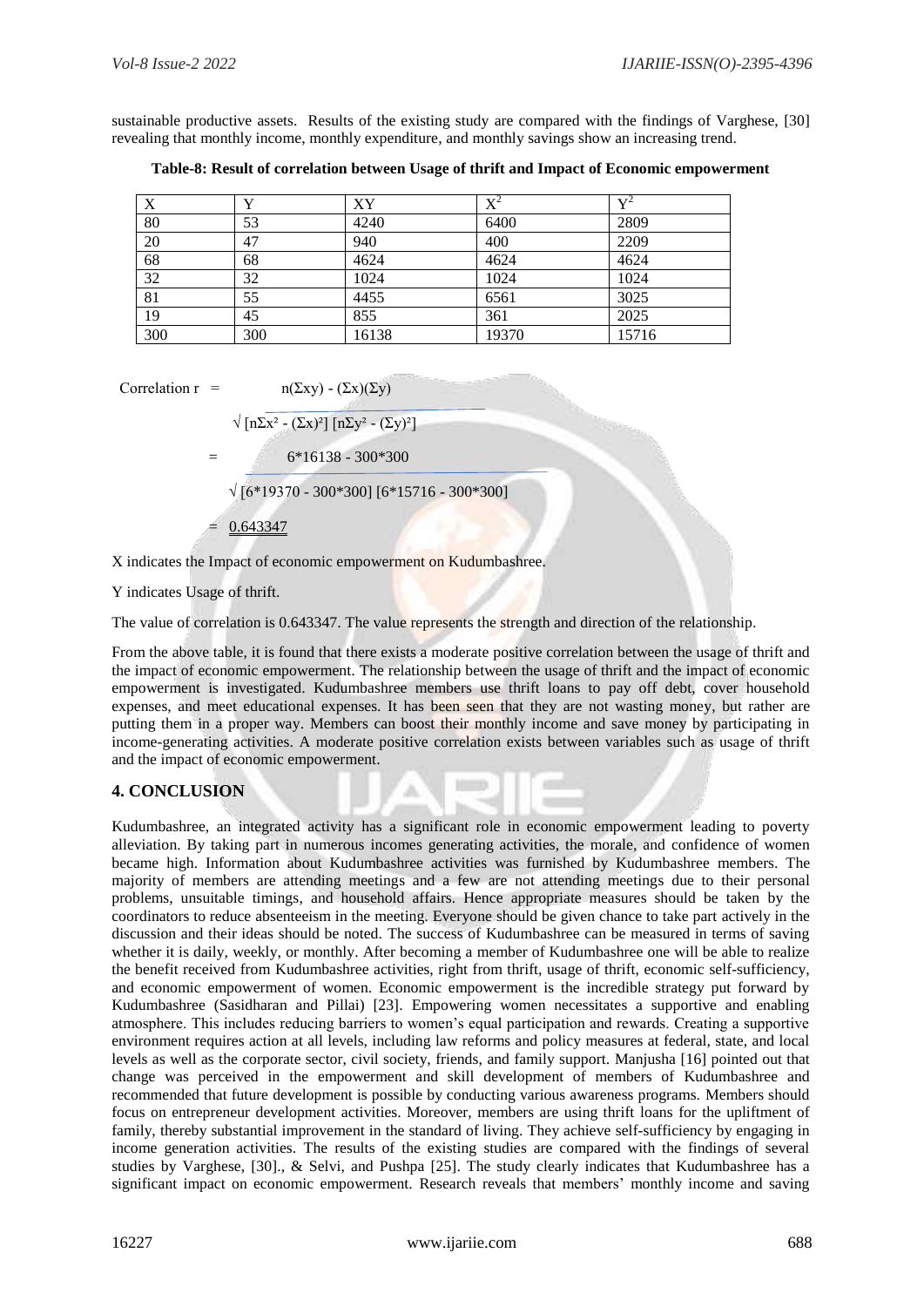increases at a faster rate, while expenditure increases at a moderate rate. The achievement of the Kudumbashree unit is appreciable, so many researchers have noted that Kudumbashree activities may be a model for many developing countries.

#### **5. REFERENCES**

[1} Care 2020 Program Strategy: Women's Economic Empowerment. Retrieved from https://www.careinternational.org/files/files/SummaryWomen's%20Economic%20Empowerment.pdf.

[2] Chakrabarti, S., and Biswas, C.S., (2012). An Exploratory Analysis of Women's Empowerment in India: A Structural Equation Modelling Approach. *The Journal of Development Studies*. 48:1, 164 – 180. DOI: [10.1080/00220388.2011.615920](https://doi.org/10.1080/00220388.2011.615920)

[3] Chandradas, Shibi, M.S., (2018). Empowering Women with Kudumbashree- A Study on Vamanapuram Block in Thiruvanthapuram District – Kerala. *International Journal of Recent Research Aspects*. 750-755.

[4] Chandrasekhar, K.S, and Shivaprakash, C.S, (2012). Self Help Groups and socio-economic empowerment: A descriptive analysis based on the Kudumbashree project in Kerala. *International Journal of Business and Management Tomorrow*, 2(2), 1 – 10.

[5] Economic Review (2016). State Planning Board, Thiruvananthapuram Kerala. Retrieved https://kerala.gov.in/documents/10180/ad430667-ade5-4c62-8cb8-

a89d27d396f1#:~:text=Every%20year%2C%20the%20State's%20Economic,an%20important%20engine%20of %20growth.&text=Demonetisation%2C%20too%2C%20dealt%20a%20blow,in%20the%202016%2D17%20se ason.

[6] Economic Review (2019). State Planning Board, Thiruvananthapuram Kerala. Retrieved from http://spb.Kerala.gov.in/ER2019/index.php.

[7] Ganiger, S., (2012). Women Health Care and Education in Rural India through an Innovative Cultural Competency Model: A Sociological Analysis. *Golden Research Thoughts.* Vol3, Issue XI, 1 - 4.

[8] Kadiyala, S., (2004). Scaling Up Kudumbashree – Collective Action for Poverty Alleviation and Women's Empowerment. Discussion Paper BRIEFS. Discussion Paper No.180. Retrieved from https://researchonline.lshtm.ac.uk/id/eprint/1440428/1/Scaling%20up%20Kudumbashree%20Collective%20acti on%20for%20poverty%20alleviation%20and%20women%E2%80%99s%20empowerment.pdf.

[9] Kaur Inder Jeet, (2017). Economic empowerment of Rural women and MGNERGA. *Indian Journal of Public Administration*, Vol LX, No:3, 696 – 719.

[10] K.B. Nidheesh., (2008). Rural Women's Empowerment is the Best Strategy for Poverty Eradication in Rural areas, *International Journal of Rural Studies*. 15(2), 1 -3.

[11] Kenneth, Kalyani., and Seena, P.C. (2012). Socio-economic Changes of Women through Kudumbashree: A study from Puthenvelikkara of Kerala state, India. *International Research Journal of Social Sciences* 1(2), 1 - 5.

[12] K.G., Tara.Mol. (2014). Economic Empowerment of Rural Women – A Study from Ernakulam District of Kerala. *TIJ's Research Journal of Economics & Business Studies – RJEBS. 4.* 

[13] Khan, M. A., Nisha, K.M., (2014). Kudumbashree as a Catalyst for Economic Empowerment of Rural Women through SHG in Kerala. *IOSR – Journal of Business and Management.* Vol 16, Issue 9, Ver II, 33 - 41.

[14] Kumar, Neha., Cummingham, Kenda., Tyagi Parul., and Wable, Gargi., (2018). Pathways from Women's group-based programs to nutrition change in South Asia: A Conceptual framework and literature review, *Elsevier* - Science *Direct*. Volume 17, 172 – 185.

[15] Lucas, E., (2001). Social Development strategies of Non- Governmental Grassroot Women Organisation in Nigeria. *International Journal of Social Welfare* 10 (3), 185 – 193.

[16] Manjusha, K.A., (2010). Tribal women empowerment through Kudumbashree units: A Study on the Ulladan tribe of North Paravur Taluk in Ernakulam District of Kerala. *International Journal of Multidisciplinary Research* 2(12), 335 – 350.